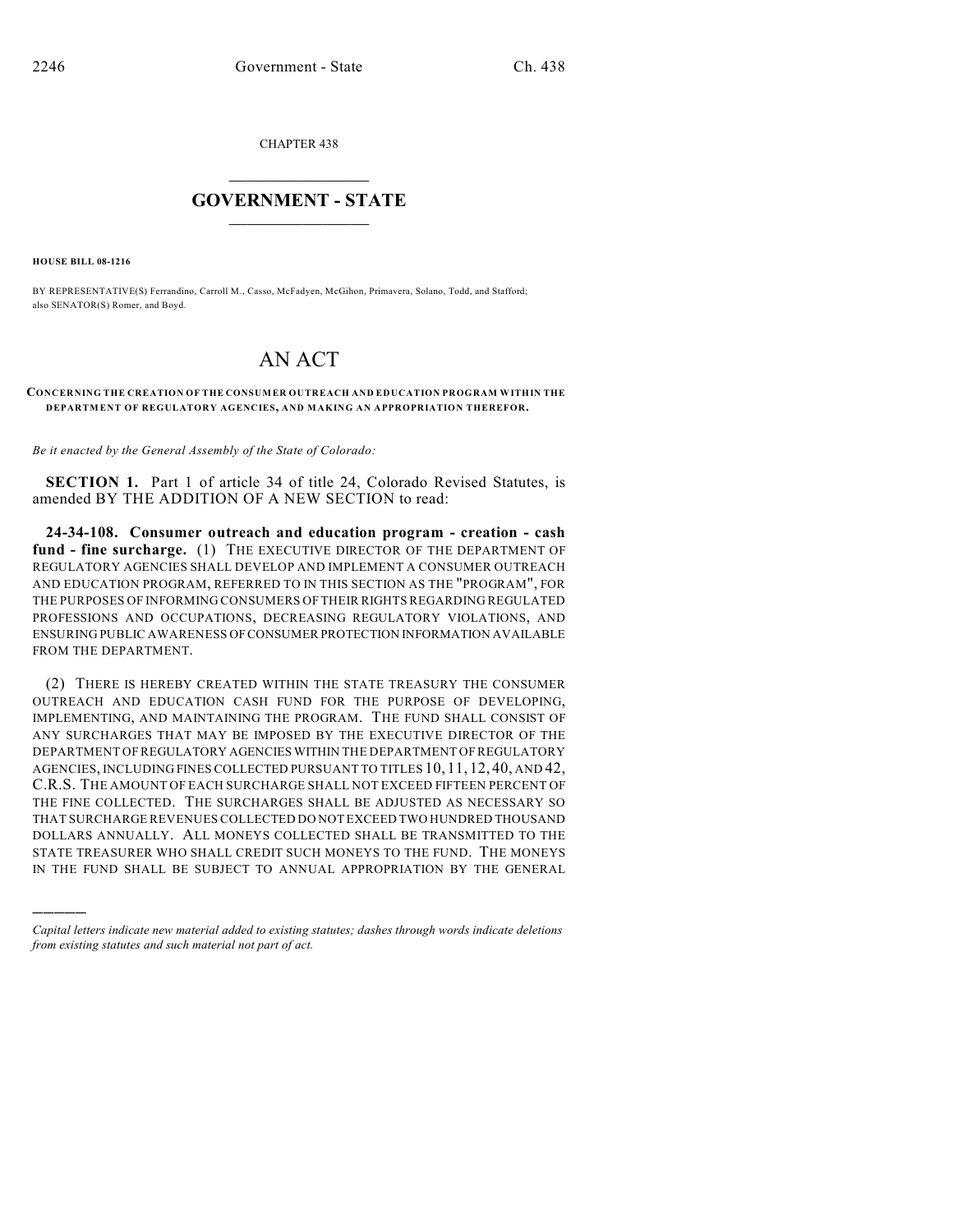ASSEMBLY FOR THE DIRECT AND INDIRECT COSTS ASSOCIATED WITH THE IMPLEMENTATION OF THE PROGRAM. MONEYS IN THE FUND NOT EXPENDED FOR THE PURPOSES OF THIS SECTION MAY BE INVESTED BY THE STATE TREASURER AS PROVIDED BY LAW. ALL INTEREST AND INCOME DERIVED FROM THE INVESTMENT AND DEPOSIT OF MONEYS IN THE FUND SHALL BE CREDITED TO THE FUND. MONEYS CREDITED TO THE FUND SHALL NOT BE TRANSFERRED TO THE GENERAL FUND OR ANY OTHER FUND; EXCEPT THAT, ANY UNEXPENDED AND UNENCUMBERED MONEYS REMAINING IN THE FUND AT THE END OF ANY FISCAL YEAR THAT EXCEED TEN PERCENT OF THE FUND'S EXPENDITURES IN THAT FISCAL YEAR, SHALL BE TRANSFERRED TO THE GENERAL FUND OR ANOTHER FUND.

(3) ON OR BEFORE NOVEMBER 1 OF EACH YEAR, THE EXECUTIVE DIRECTOR OF THE DEPARTMENT OF REGULATORY AGENCIES SHALL PROVIDE A REPORT TO THE JOINT BUDGET COMMITTEE OF THE GENERAL ASSEMBLY THAT INCLUDES THE AMOUNT OF REVENUE COLLECTED FROM THE SURCHARGE IN ACCORDANCE WITH SUBSECTION (2) OF THIS SECTION FOR THE PREVIOUS FISCAL YEAR, A DESCRIPTION OF HOW THE MONEYS WERE SPENT IN THE PREVIOUS FISCAL YEAR, AND A PLAN FOR HOW THE MONEYS WILL BE SPENT IN THE CURRENT FISCAL YEAR.

**SECTION 2.** Part 1 of article 1 of title 10, Colorado Revised Statutes, is amended BY THE ADDITION OF A NEW SECTION to read:

**10-1-134. Office of insurance ombudsman - plan - report to joint budget committee.** ON OR BEFORE SEPTEMBER 15, 2008, THE COMMISSIONER SHALL PRESENT A PLAN TO THE JOINT BUDGET COMMITTEE OF THE GENERAL ASSEMBLY REGARDING THE ESTABLISHMENT OF AN OFFICE OF INSURANCE OMBUDSMAN. THE PLAN SHALL INCLUDE AN ASSESSMENT OF THE NEED TO ESTABLISH THE OFFICE, A PLAN TO IMPLEMENT THE OFFICE, AND THE ESTIMATED COSTS ASSOCIATED WITH ESTABLISHING AND MAINTAINING THE OFFICE. THE PLAN SHALL REQUIRE THE OMBUDSMAN TO ASSIST CONSUMERS WITH ISSUES RELATED TO INSURANCE AVAILABILITY, CLAIMS PROCESSING, COVERAGE QUESTIONS, AND OTHER MATTERS RELATED TO INSURANCE CONSUMER EDUCATION AND ASSISTANCE.

**SECTION 3. Appropriation.** In addition to any other appropriation, there is hereby appropriated, out of any moneys in the consumer outreach and education cash fund created in section 24-34-108 (2), Colorado Revised Statutes, not otherwise appropriated, to the department of regulatory agencies, for allocation to the executive director's office, for the purposes of consumer outreach and education, for the fiscal year beginning July 1, 2008, the sum of two hundred thousand dollars (\$200,000), or so much thereof as may be necessary, for the implementation of this act.

**SECTION 4. Effective date.** This act shall take effect at 12:01 a.m. on the day following the expiration of the ninety-day period after final adjournment of the general assembly that is allowed for submitting a referendum petition pursuant to article V, section 1 (3) of the state constitution, (August 6, 2008, if adjournment sine die is on May 7, 2008); except that, if a referendum petition is filed against this act